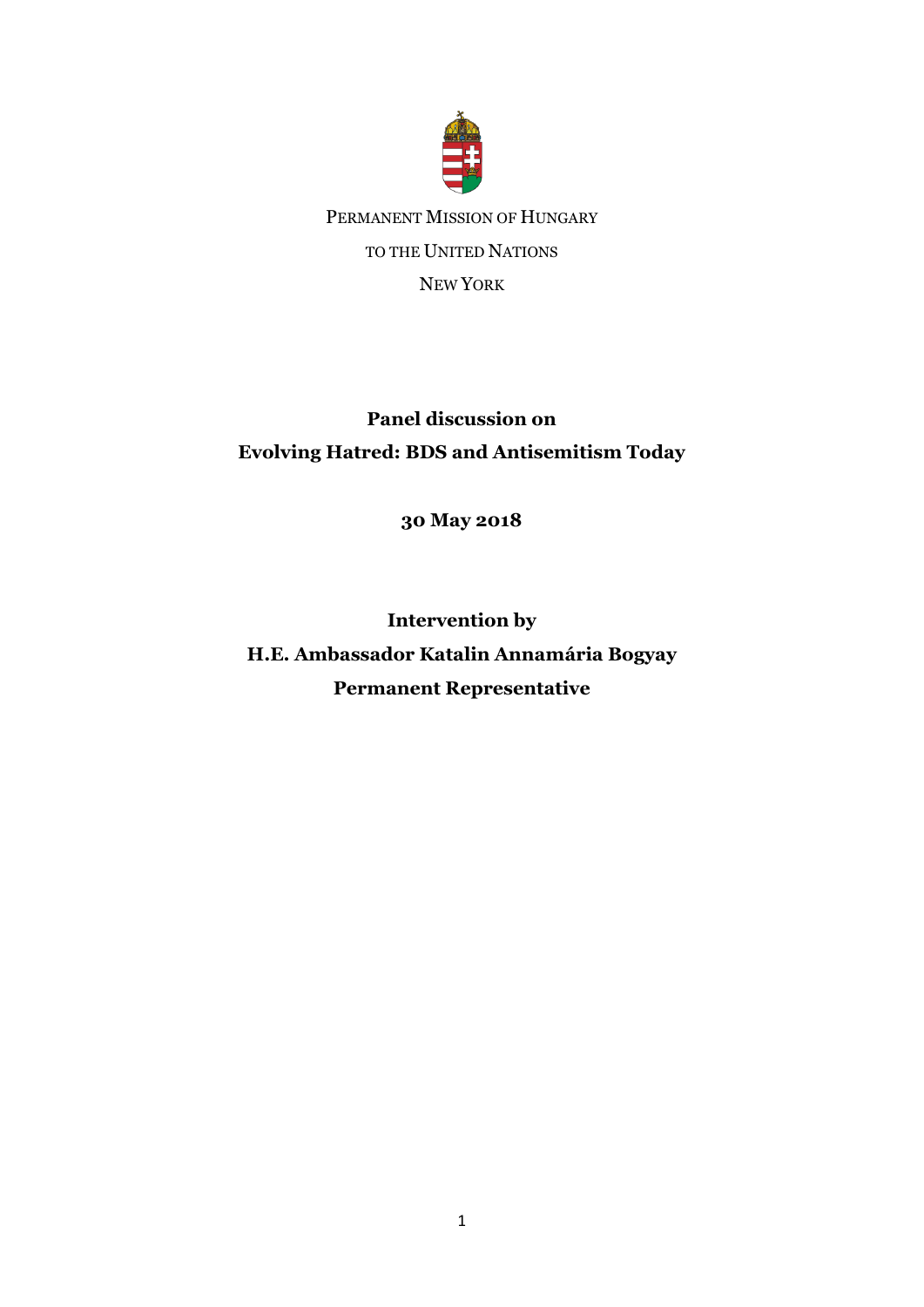In response to the German philosopher Adorno's famous dictum that "to write poetry after the holocaust is barbaric" – this poem was written after Auschwitz, by a Hungarian Catholic poet, János Pilinszky, who wanted us never to forget. He dedicated his life to writing about the sin of humanity and the responsibility of the ones who have collaborated with the evil.

*Where you've fallen, you will stay. In the whole universe this one and only place is the sole place which you have made your very own.*

*The country runs away from you. House, mill, poplar—everything is struggling with you here, as if in nothingness mutating.*

*But now it's you who won't give up. Did we fleece you? You've grown rich. Did we blind you? You watch us still. You bear witness without speech.*

*(János Pilinszky: On the Wall of a KZ Lager)*

Keeping the memory of Holocaust is not an easy responsibility. It means speaking about the horrors that are "unspeakable," it means experiencing that which is often regarded as "unimaginable." It may be tempting for some to let these horrors fade and become a distant memory. We are not naturally predisposed to see evil and to recognize human potential for it.

Millions of souls were lost during the years of Nazi tyranny. Let us pay our respect to those who have perished and suffered, and let us reaffirm our solemn vow to never let it happen again.

The victims were not from distant lands, they were our neighbours, our colleagues, our fellow citizens. It was in the heart of the proud European civilization that the murderous Nazi machine exterminated millions of innocent lives with mind-numbing efficiency of the death camps.

It is in Europe where the forests, the meadows, the buildings keep the memories of the children, women, and men who perished in their midst. And it is in Europe where we have a special responsibility to face our past, to remember those who fell victim to the Nazi ideology, and to do the outmost to keep history from repeating itself here, or anywhere else in the world.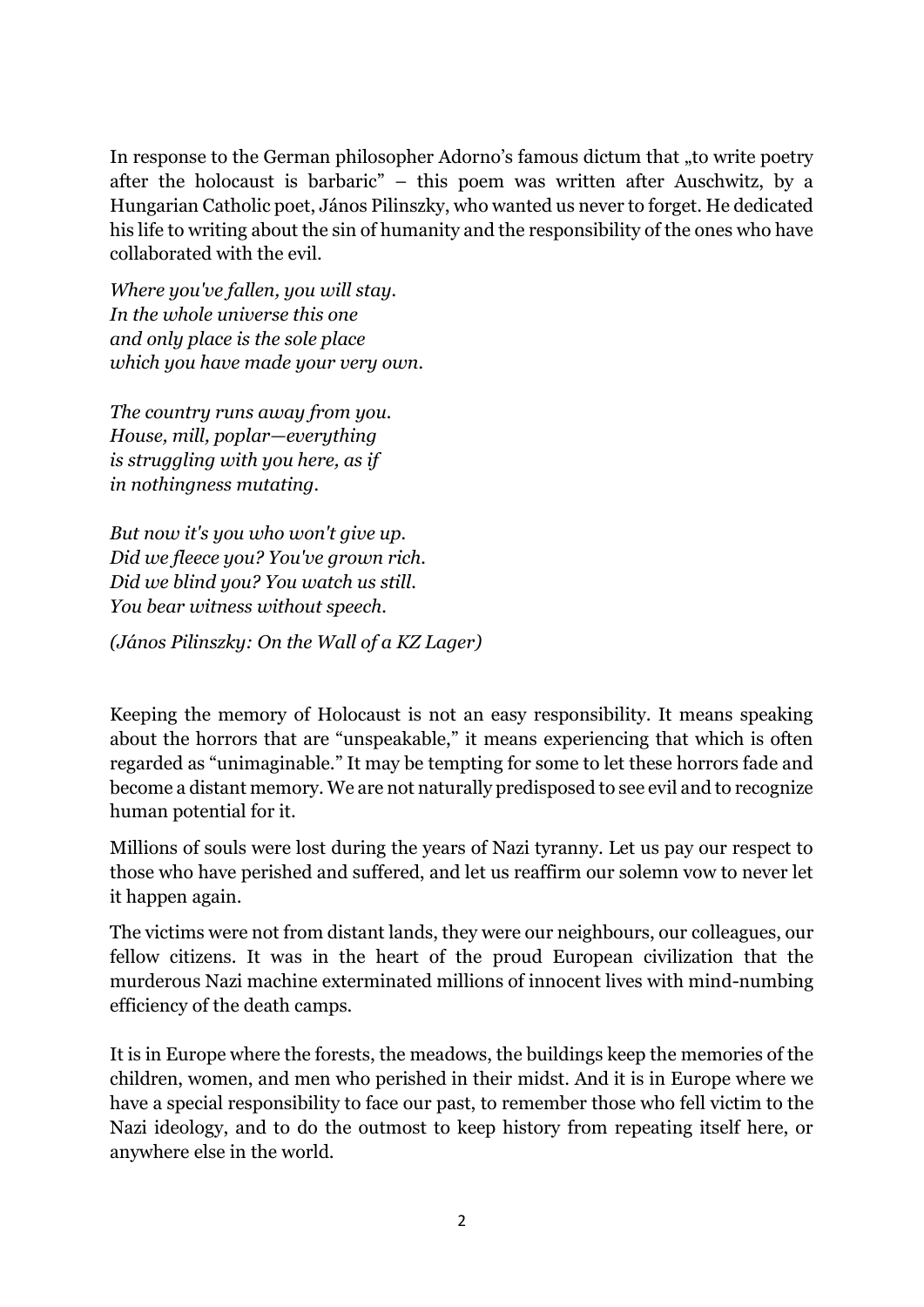Ladies and Gentlemen,

The remembrance of Holocaust is not only about the victims, it is also about the heroes. The heroes are the men or women whose spouses, parents, and children were murdered before their eyes. The heroes are the survivors of Holocaust, those who passed through the horrors of the concentration camps and found the courage to fall in love, to have children, and to begin their lives anew. These survivors tell us the story of the Holocaust most vividly, and by doing so, render an invaluable service to humanity.

Excellences, Dear Colleagues,

Ladies and Gentlemen,

It is an honour for me to speak today, and I would like to thank Ambassador Danon, Permanent Representative of Israel for inviting me to speak today on the fight against anti-Semitism. I have been working personally for 28 years in different continents and different chapeaus on creating platforms for interreligious dialogue, understanding, fighting xenophobia and anti-Semites, and creating a climate of mutual acceptance and respect. As, I believe, tolerance is not enough. Being committed to these values is just a natural cause for me.

Nazi Germany occupied Hungary on 19th of March in 1944 in order to fulfil the final solution towards the Jews. They were deported to concentration camps, mainly to Auschwitz–Birkenau.

Standing in the house of high diplomacy, let us remember the foreign diplomats in Budapest who, in 1944, issued protective papers and hung their countries' flags over entire buildings that sheltered Jewish citizens, so as to put them under their country's diplomatic immunity. However, missions of Portugal, San Salvador, Spain, Sweden, the Swedish Red Cross, Switzerland, Nuncio Angelo Rotta, Raoul Wallenberg or Italian Businessman, such as Giorgio Perlasca succeeded in rescuing only thousands.

But most of the Hungarian victims have perished in Auschwitz-Birkenau.

This April, I had the honour to participate, with fellow UN ambassadors, on the invitation of Ambassador Danon, in the "March of the Living" in Auschwitz- Birkenau, where we walked with President Duda and President Rivlin. It was a profound and historic event, after which we continued our journey in Israel to celebrate Israel's 70<sup>th</sup> Independence Day.

This journey was a spiritual journey: from the silent place where victims lie to the bustling streets of survivors and the children of survivors.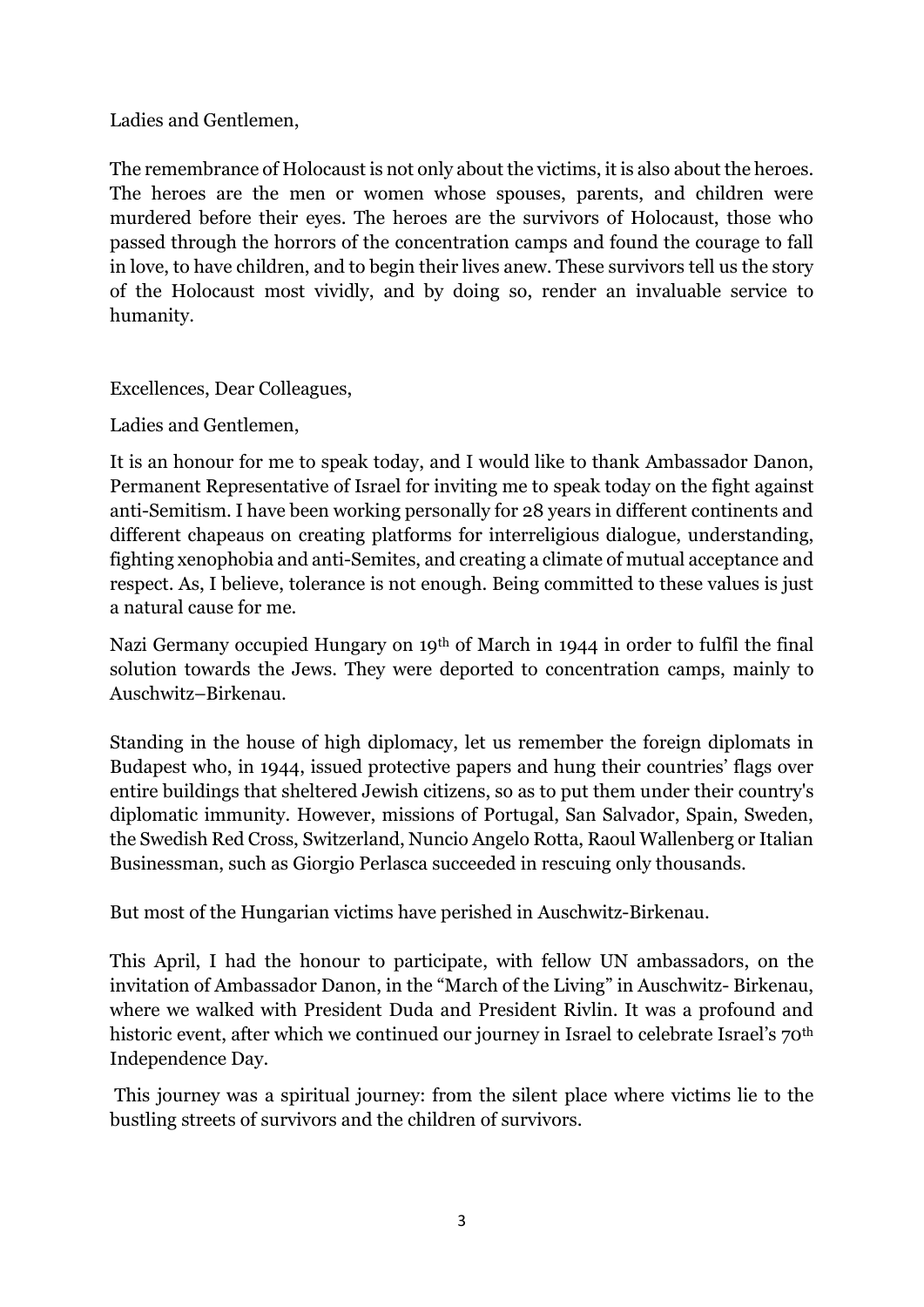Ladies and Gentlemen,

Stemming from a hostility towards the talented, prosperous, vibrant Jewish communities of the start of the 20th century led to exclusion, expropriation and bloodshed, aimed at destroying the social, economic and cultural heritage and values of this community.

Anti-Semitism has a detrimental impact on societies, turning citizens against citizens, neighbours against neighbours, and drawing lines between communities who were living together in peace for so many years before.

Anti-Semitism often leads to violent extremism, committed in the name of ideology, religion, or simply out of hatred. It challenges the core values of democracy and human rights and poses a clear threat to our societies.

Your Excellences, Ladies and Gentlemen,

The Hungarian Government implements a principle of zero tolerance policy related to all forms of Anti-Semitism.

The extremely dangerous trends all over the world can only be tackled by strong political leadership, as well as coordinated and comprehensive policies and actions.

The Hungarian Government has implemented a series of important legislative and policy measures with a focus on three key areas: 1) law enforcement and legal measures; 2) Holocaust education and remembrance; 3) the support of the revival of Jewish culture.

Holocaust denial is banned in Hungary. Violence or incitement against a community is part of the Criminal Code. The paramilitary group "Hungarian Guard" was banned by a modification of the Criminal Code that is strictly enforced by the Government.

A recent amendment of the Constitution enables the prosecution of hate speech under civil law, a step which was welcomed by the Jewish community. For example, the Hungarian court issued a verdict which ordered the deletion of an article denying Holocaust on a far right online portal.

Excellencies, Ladies and Gentlemen,

Education is able to build peace in the minds of men and women.

The main source of hatred is fear. Fear of the unknown. Fear of something we do not know, or do not understand. And nowadays, information comes from everywhere, and in every form, often creating misunderstanding, fear and hatred. We have to take initiative and educate our children from an early age.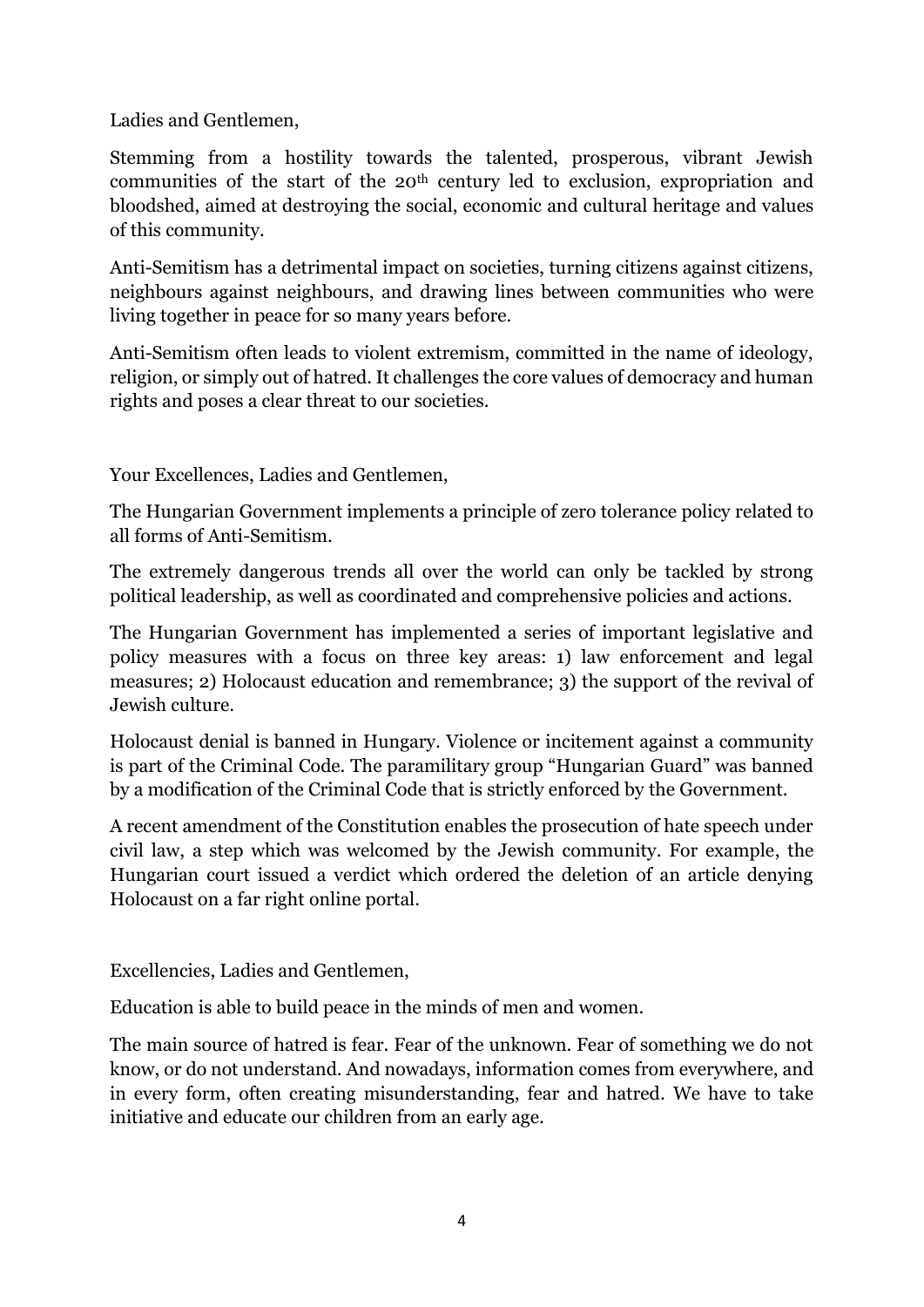First, we have to teach them about their own religion, culture and heritage. Those who embrace their own identity, who they are and where they come from, will not be afraid to learn about the world, the diversity of religions, cultures and peoples.

As the African saying goes: "It takes a village to raise a child" - all members of the society have to get together for this aim. We need the families and parents to shape the way a child looks at the world and to break down stereotypes. We need the schools to teach the painful lessons of history and to build trust. In Hungary, Holocaust education is compulsory in public schools. We need our priests, imams and rabbis to open the eyes of the young generation to our shared common values, such as respect, compassion, and peaceful coexistence.

Hungary was among the countries joining the Stockholm Declaration in 2000, and two years later, it became a full Member of the Task Force for International Cooperation on Holocaust Education, Remembrance and Research.

Holocaust education is part of the national core curriculum in Hungary. Museums and research centres dedicated to the Holocaust can be found all over the country.

As part of our commitment to commemorate the victims of the Holocaust and to honour those who stood against it, 16 April was designated as National Holocaust Remembrance Day and a Holocaust Memorial Centre was established.

The Hungarian Government is dedicated to the promotion of Jewish culture and the preservation of Jewish heritage sites. Come and visit Mazel Tov, one of the coolest and fashionable cafés in Budapest, the meeting point of young people from all over the world, and witness the true revival of Jewish culture. The old Jewish District in Budapest has become a vibrant cultural centre, located in a UNESCO World Heritage Site.

The Hungarian Government allocated a strong support to the renovation of Jewish cemeteries and synagogues and involves students in the process to raise their awareness about the Holocaust and the importance of the fight against Antisemitism.

The Hungarian government attributed 4 million dollars to the renovation of the Jewish cemeteries between 2002 and 2017, and another 1.5 million dollars for the same cause this January (there are 1550 Jewish cemeteries altogether in Hungary).

We launched a reconstruction program of synagogues in 2015, with 10 million dollars. The Dohány street synagogue of Budapest alone was supported with 3.6 million dollars.

For the reconstruction of buildings, cultural heritage and artwork in the property of the Jewish community, the Government attributed around 21 million dollars for the period of 1999–2017.

To respond to the growing interest in visiting Jewish cultural heritage sites and pilgrimage destinations, the touristic development of numerous sites were supported by more than 5 million dollars.